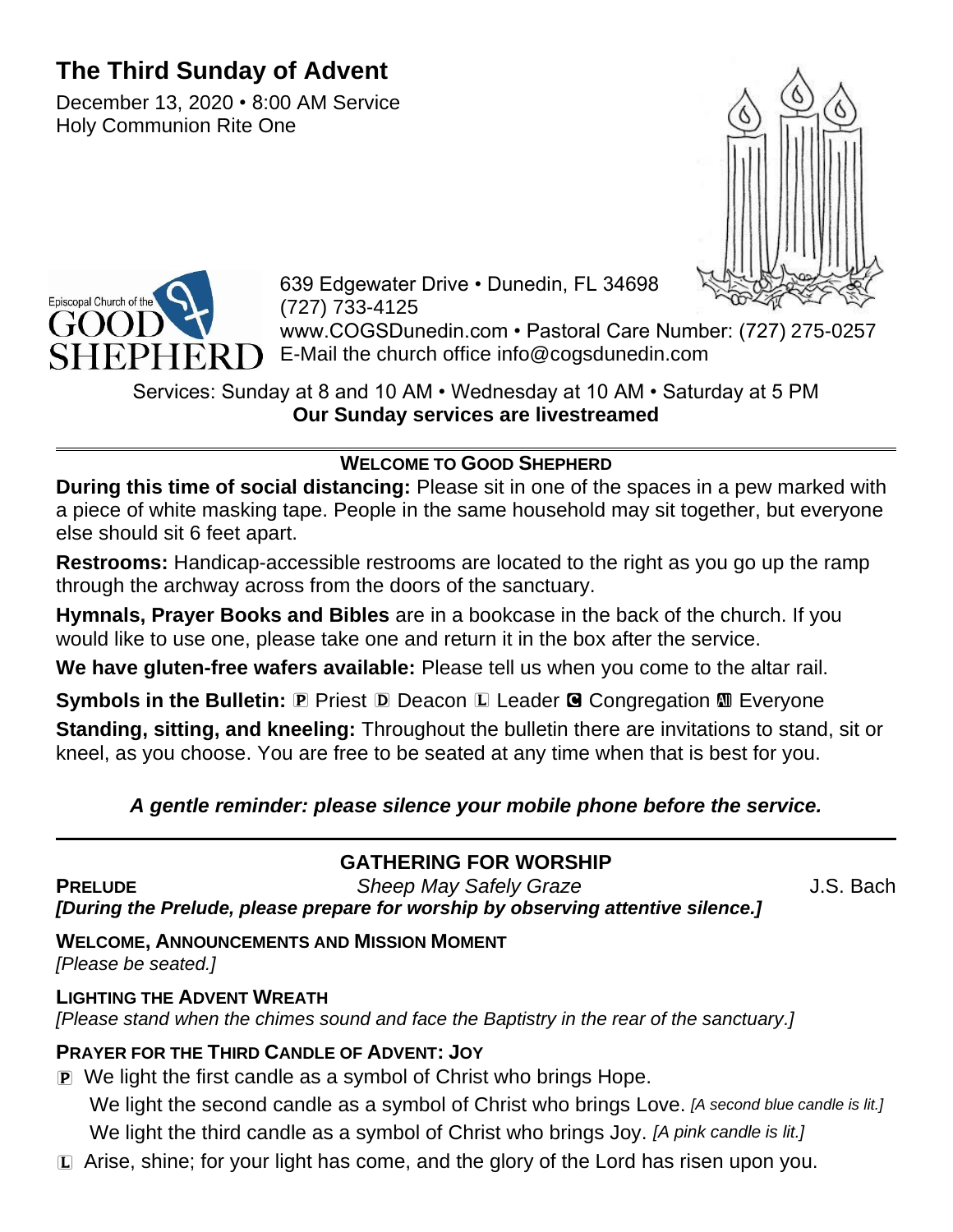a **Our God, we come to you today filled with joy. We ask your blessing upon us and our mission. In Jesus' name we pray. Amen.**

#### **THE ACCLAMATION**

*[Please stand.]* Symbols in the Bulletin **P** Priest, **D** Deacon, **G** Congregation, **L** Leader, **M** Everyone.

- P Blessed be God, Father, Son, and Holy Spirit.
- C **And blessed be his kingdom, now and for ever. Amen.**

#### **THE COLLECT FOR PURITY**

a **Almighty God, unto whom all hearts are open, all desires known, and from whom no secrets are hid: Cleanse the thoughts of our hearts by the inspiration of thy Holy Spirit, that we may perfectly love thee, and worthily magnify thy holy Name; through Christ our Lord. Amen.**

#### **THE COLLECT OF THE DAY**

- P The Lord be with you.
- C **And with thy Spirit.**
- P Let us pray… Stir up your power, O Lord, and with great might come among us; and, because we are sorely hindered by our sins, let your bountiful grace and mercy speedily help and deliver us; through Jesus Christ our Lord, to whom, with you and the Holy Spirit, be honor and glory, now and for ever.

#### C **Amen.**

### **THE WORD OF GOD**

**THE READINGS:** Isaiah 61:1–4, 8-11, Psalm 126, 1 Thessalonians 5: 16-24, John 1:6-8, 19-28 *[Please be seated.]*

#### **THE FIRST READING**

L *The First Reading is taken from Isaiah, chapter 61…*

The spirit of the Lord GOD is upon me, because the LORD has anointed me; he has sent me to bring good news to the oppressed, to bind up the brokenhearted, to proclaim liberty to the captives, and release to the prisoners; to proclaim the year of the LORD's favor, and the day of vengeance of our God; to comfort all who mourn; to provide for those who mourn in Zion—to give them a garland instead of ashes, the oil of gladness instead of mourning, the mantle of praise instead of a faint spirit. They will be called oaks of righteousness, the planting of the LORD, to display his glory. They shall build up the ancient ruins, they shall raise up the former devastations; they shall repair the ruined cities, the devastations of many generations. For I the LORD love justice, I hate robbery and wrongdoing; I will faithfully give them their recompense, and I will make an everlasting covenant with them. Their descendants shall be known among the nations, and their offspring among the peoples; all who see them shall acknowledge that they are a people whom the LORD has blessed. I will greatly rejoice in the LORD, my whole being shall exult in my God; for he has clothed me with the garments of salvation, he has covered me with the robe of righteousness, as a bridegroom decks himself with a garland, and as a bride adorns herself with her jewels. For as the earth brings forth its shoots, and as a garden causes what is sown in it to spring up, so the Lord GOD will cause righteousness and praise to spring up before all the nations.

- L The Word of the Lord.
- C **Thanks be to God.**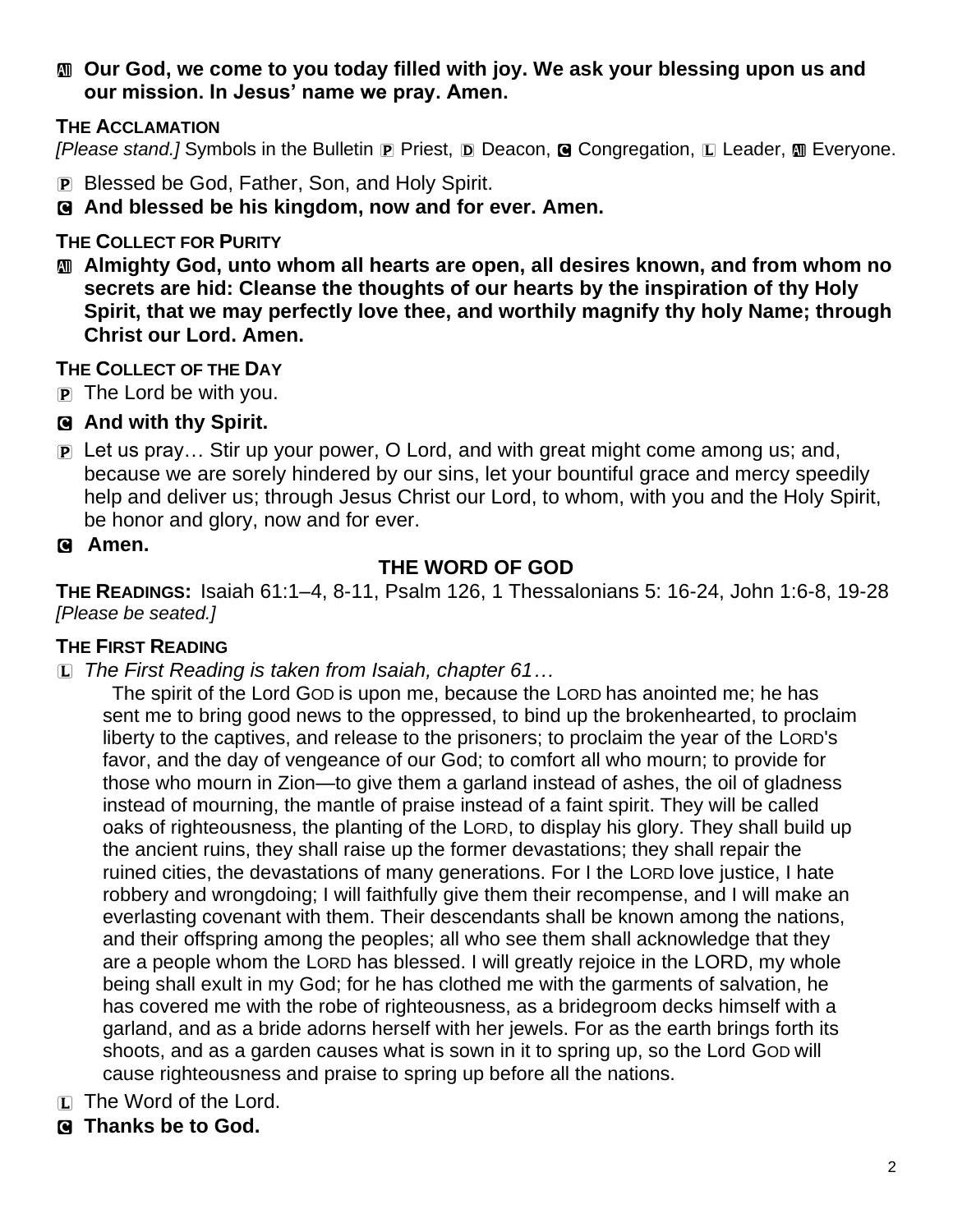### **THE PSALM**

L *We will read responsively Psalm 126…*

L When the LORD restored the fortunes of Zion, then were we like those who dream.

## C **Then was our mouth filled with laughter, and our tongue with shouts of joy.**

L Then they said among the nations, "The LORD has done great things for them."

C **The Lord has done great things for us, and we are glad indeed.**

L Restore our fortunes, O Lord, like the watercourses of the Negev.

C **Those who sowed with tears will reap with songs of joy.**

L Restore us, O God of hosts; show the light of your countenance, and we shall be saved.

C **Those who go out weeping, carrying the seed, will come again with joy, shouldering their sheaves.**

## **THE SECOND READING**

L *The Second Reading is taken from 1 Thessalonians, chapter 5….*

Rejoice always, pray without ceasing, give thanks in all circumstances; for this is the will of God in Christ Jesus for you. Do not quench the Spirit. Do not despise the words of prophets, but test everything; hold fast to what is good; abstain from every form of evil.

May the God of peace himself sanctify you entirely; and may your spirit and soul and body be kept sound and blameless at the coming of our Lord Jesus Christ. The one who calls you is faithful, and he will do this.

L The Word of the Lord.

## C **Thanks be to God.**

## **THE GOSPEL**

*[Please stand.]*

D The Holy Gospel of our Lord Jesus Christ according to John.

## C **Glory be to thee, O Lord.**

D There was a man sent from God, whose name was John. He came as a witness to testify to the light, so that all might believe through him. He himself was not the light, but he came to testify to the light.

This is the testimony given by John when the Jews sent priests and Levites from Jerusalem to ask him, "Who are you?" He confessed and did not deny it, but confessed, "I am not the Messiah." And they asked him, "What then? Are you Elijah?" He said, "I am not." "Are you the prophet?" He answered, "No." Then they said to him, "Who are you? Let us have an answer for those who sent us. What do you say about yourself?" He said, "I am the voice of one crying out in the wilderness, 'Make straight the way of the Lord,'" as the prophet Isaiah said. Now they had been sent from the Pharisees. They asked him, "Why then are you baptizing if you are neither the Messiah, nor Elijah, nor the prophet?" John answered them, "I baptize with water. Among you stands one whom you do not know, the one who is coming after me; I am not worthy to untie the thong of his sandal." This took place in Bethany across the Jordan where John was baptizing.

D The Gospel of the Lord.

C **Praise be to thee, O Christ.**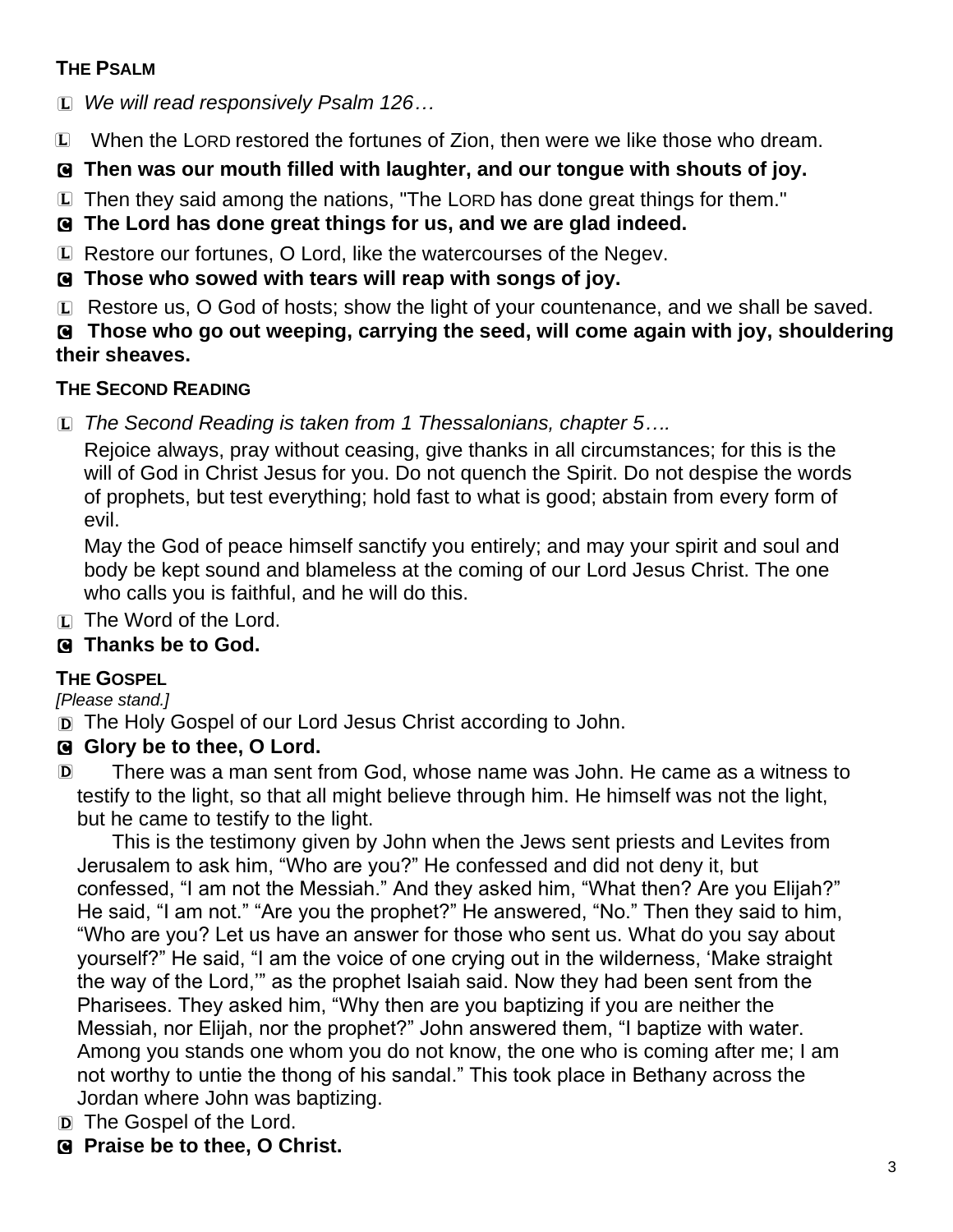*[Please be seated.]*

#### **NICENE CREED**

*[Please stand.]*

**M** We believe in one God, the Father, the Almighty, maker of heaven and earth, of all **that is, seen and unseen.** 

**We believe in one Lord, Jesus Christ, the only Son of God, eternally begotten of the Father, God from God, Light from Light, true God from true God, begotten, not made, of one Being with the Father. Through him all things were made. For us and for our salvation he came down from heaven: by the power of the Holy Spirit he became incarnate from the Virgin Mary, and was made man. For our sake he was crucified under Pontius Pilate; he suffered death and was buried. On the third day he rose again in accordance with the Scriptures; he ascended into heaven and is seated at the right hand of the Father. He will come again in glory to judge the living and the dead, and his kingdom will have no end.**

**We believe in the Holy Spirit, the Lord, the giver of life, who proceeds from the Father and the Son. With the Father and the Son he is worshiped and glorified. He has spoken through the Prophets. We believe in one holy catholic and apostolic Church. We acknowledge one baptism for the forgiveness of sins. We look for the resurrection of the dead, and the life of the world to come. Amen.**

### **PRAYERS OF THE PEOPLE**

*[Please sit, stand, or kneel, as you prefer.]*

- D Let us pray for the whole state of Christ's Church and the world.
- L Almighty and everliving God, who in thy holy Word hast taught us to make prayers, and supplications, and to give thanks for all humanity Receive these our prayers which we offer unto thy divine Majesty, beseeching thee to inspire continually the Universal Church with the spirit of truth, unity, and concord; and grant that all those who do confess thy holy Name may agree in the truth of thy holy Word, and live in unity and godly love. We pray in joy,

## C **Hear our prayer.**

L Give grace, O heavenly Father, to all bishops, especially to Michael, our Presiding Bishop; Dabney, our Bishop; Barry and Michael, our Assisting Bishops; Michael, our Priest in Charge; and Cindy, our Deacon; to our companion diocese of the Dominican Republic; to these Episcopal Churches in our Diocese; St. John's, St. Monica's, and St. Paul's all in Naples, and Trinity-By-The-Cove, DaySpring Conference Center in Parrish; to the Clearwater Deanery Collaboration Partners; and to all priests, deacons, and the laity in their ministry; that they may, both by their life and doctrine, set forth thy true and lively Word, and rightly and duly administer thy holy Sacraments. We pray in joy,

### C **Hear our prayer.**

 $\Box$  And to all thy people give thy heavenly grace, and especially to this congregation here present; that, with meek heart and due reverence, they may hear and receive thy holy Word, truly serving thee in holiness and righteousness all the days of their life. We pray in joy,

### C **Hear our prayer.**

L We pray for the leaders of this nation, for those newly-elected to public office, the Congress, the President, and all others in authority. May they be guided by your Wisdom, and find strength and courage to know and accomplish your purposes in the midst of these days. We pray in joy,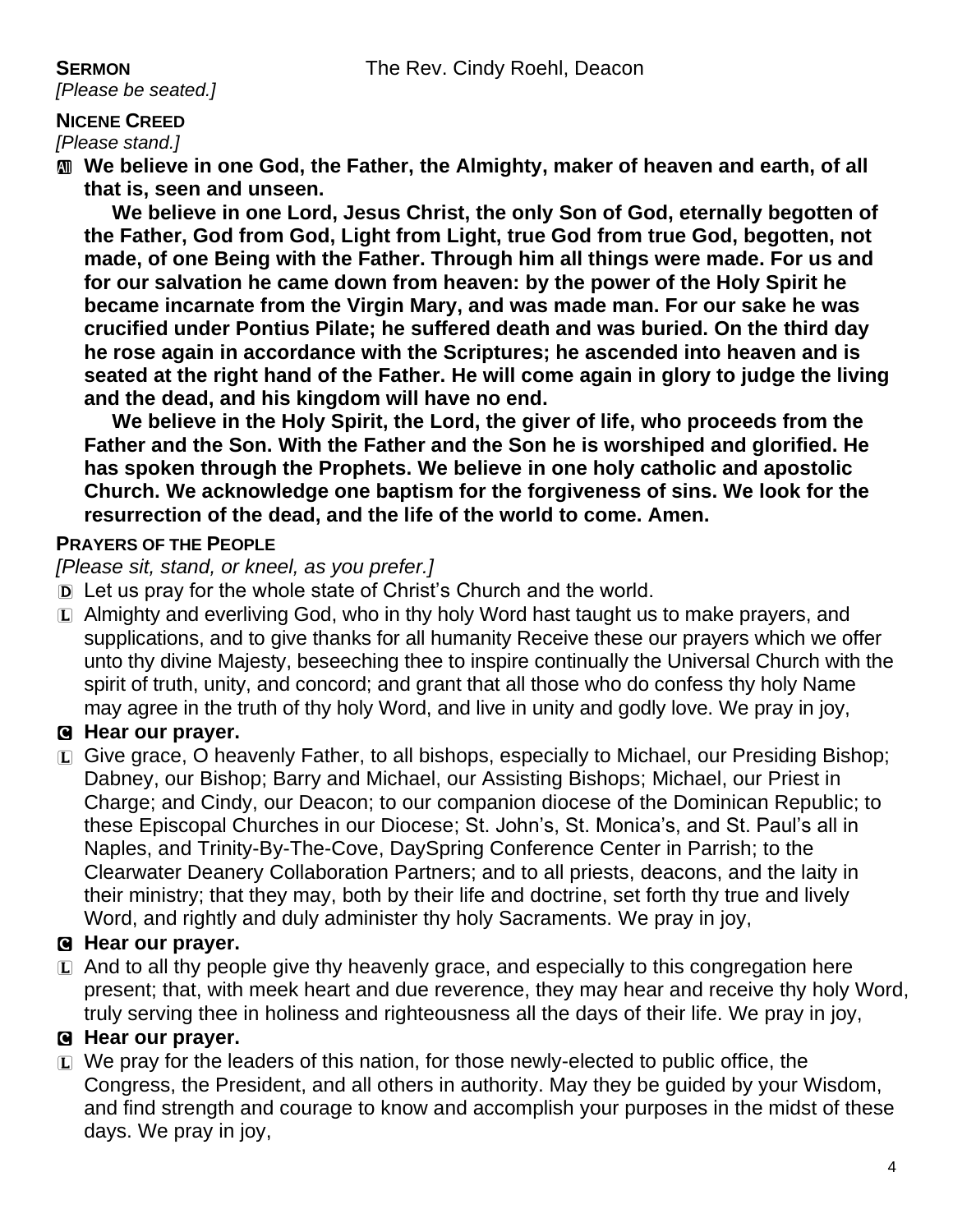## C **Hear our prayer.**

L And we most humbly beseech thee, of thy goodness, O Lord, to comfort and succor [*Add handwritten names from notebook*] and all those who, in this transitory life, are in trouble, sorrow, need, sickness, or any other adversity, especially those listed in the weekly news who have asked for our prayers. I now invite you to pray for others by name, aloud or in your hearts. [*Leave time…*] We pray in joy,

## C **Hear our prayer.**

 $\Box$  Open. O Lord, the eves of all people to behold thy gracious hand in all thy works, that, rejoicing in thy whole creation, they may honor thee with their substance, and be faithful stewards of thy bounty. We give you thanks for all the blessings of this life and for the flowers given to the Glory of God, and for the birthdays this coming week of Noel Powell, Lucy Jennings, Judy Ratliff, Elena Goletz, Christine McLaughlin, Liz Hopwood, Llora Wonder, and for those celebrating anniversaries this week, Marc & Cathy Jacobson. I invite you to name a blessing either silently or aloud. [*Leave time…* ] We pray in joy,

## C **Hear our prayer.**

 $\Box$  And we also bless thy holy Name for all thy servants departed this life in thy faith and fear, [*especially… add names from notebook*]. Please add names of those on your heart, silently or aloud. [*Leave time…*] We beseech thee to grant them continual growth in thy love and service; and to grant us grace so to follow the good examples of all thy saints, that with them we may be partakers of thy heavenly kingdom. We pray in joy,

### C **Hear our prayer.**

- L Grant these our prayers, O Father, for Jesus Christ's sake, our only Mediator and Advocate.
- C **Amen.**
- L Empower, O Lord, our Search Committee and Vestry as we pray….
- C **Almighty God, giver of every good gift: Look graciously on our Church, and so guide the minds of those who shall choose a rector for this parish, that we may receive a faithful pastor, who will care for your people and equip us for our ministries; through Jesus Christ our Lord. Amen**

#### **CONFESSION AND FORGIVENESS OF SIN**

*[Please stand or kneel, as you choose.]*

- D Let us humbly confess our sins unto Almighty God. [*Silence is kept.]*  Most merciful God,*…*
- a **we confess that we have sinned against thee in thought, word, and deed, by what we have done, and by what we have left undone. We have not loved thee with our whole heart; we have not loved our neighbors as ourselves. We are truly sorry and we humbly repent. For the sake of thy Son Jesus Christ, have mercy on us and forgive us; that we may delight in thy will, and walk in thy ways, to the glory of thy Name. Amen.**
- P Almighty God, our heavenly Father, who of his great mercy hath promised forgiveness of sins to those who with hearty repentance and true faith turn unto him, have mercy upon you, pardon and deliver you from all your sins, confirm and strengthen you in all goodness, and bring you to everlasting life; through Jesus Christ our Lord.
- C **Amen.**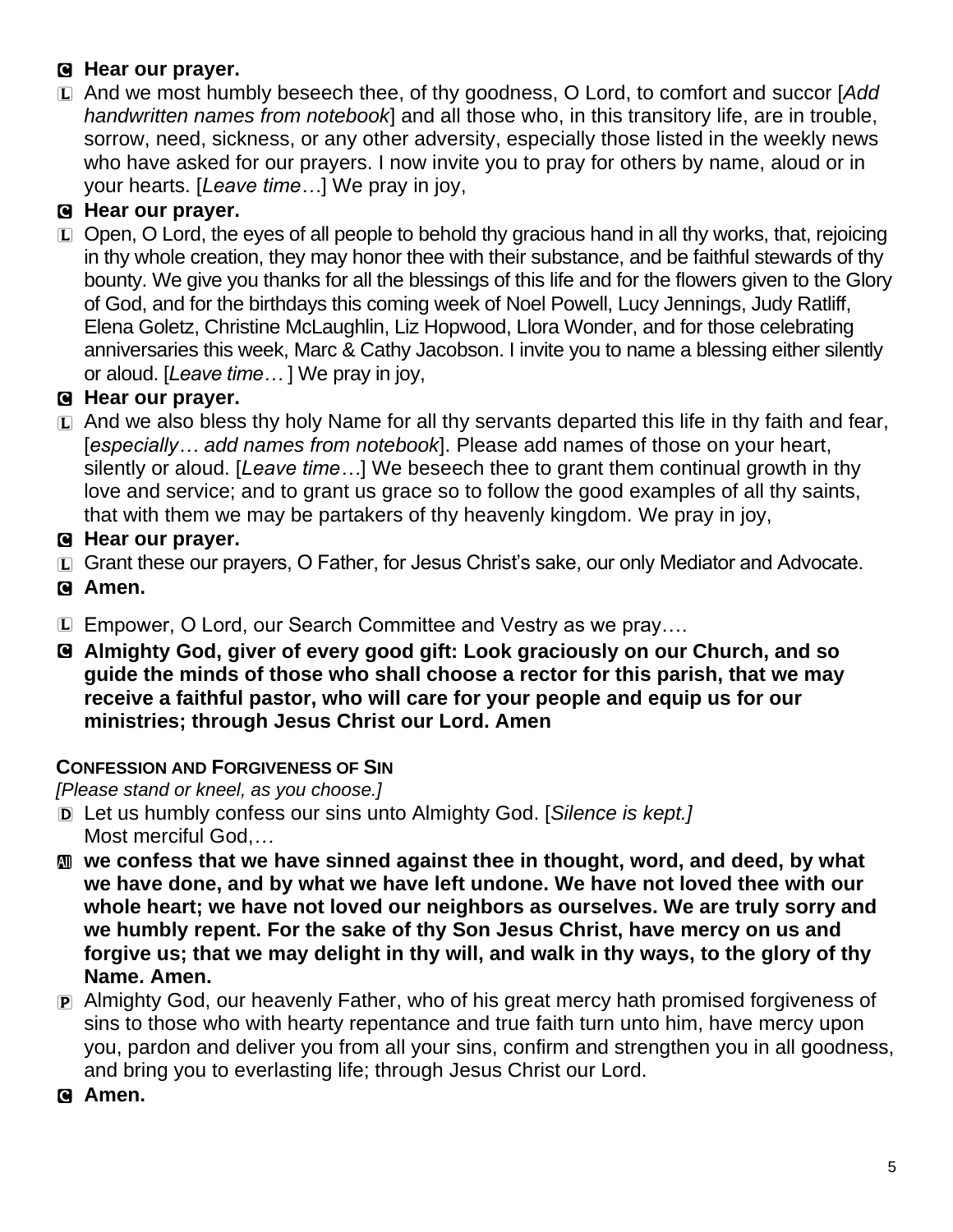## **THE PEACE**

*[Please stand.]*

 $\mathbf{P}$  The peace of the Lord be always with you.

#### C **And with thy spirit.**

### **THE HOLY COMMUNION**

#### **OFFERTORY SENTENCE**

D Let us with gladness present the offerings and oblations of our life and labor to the Lord.

[*Please be seated. The offering plates are on stands in the front and the back of the church. If you wish, you may place an offering there.*]

#### **OFFERTORY**

#### **PRESENTATION OF THE OFFERINGS**

[*Please stand when invited by the Deacon.*]

D As we receive these gifts, we acknowledge

### C **All things come from thee, O Lord and of thine own have we given thee.**

**THE GREAT THANKSGIVING:** Eucharistic Prayer I

P The Lord be with you.

#### C **And with thy spirit.**

- P Lift up your hearts.
- C **We lift them up unto the Lord.**
- P Let us give thanks unto our Lord God.
- C **It is meet and right so to do.**
- P It is very meet, right, and our bounden duty, that we should at all times, and in all places, give thanks unto thee, O Lord, holy Father, almighty, everlasting God. Because thou didst send thy beloved Son to redeem us from sin and death, and to make us heirs in him of everlasting life; that when he shall come again in power and great triumph to judge the world, we may without shame or fear rejoice to behold his appearing.
- P Therefore, with Angels and Archangels, and with all the company of heaven, we laud and magnify thy glorious Name; evermore praising thee, and saying,
- a **Holy, holy, holy, Lord God of Hosts Heaven and earth are full of thy glory. Glory be to thee, O Lord Most High.**

#### **Blessed is he that cometh in the name of the Lord. Hosanna in the highest.**

*[Please kneel or stand, as you choose.]*

- P All glory be to thee, Almighty God, our heavenly Father, for that thou, of thy tender mercy, didst give thine only Son Jesus Christ to suffer death upon the cross for our redemption; who made there, by his one oblation of himself once offered, a full, perfect, and sufficient sacrifice, oblation, and satisfaction, for the sins of the whole world; and did institute, and in his holy Gospel command us to continue, a perpetual memory of that his precious death and sacrifice, until his coming again.
- P For in the night in which he was betrayed, he took bread; and when he had given thanks to thee, he broke it, and gave it to his disciples, saying, "Take, eat, this is my Body, which is given for you. Do this in remembrance of me."

Likewise, after supper, he took the cup; and when he had given thanks, he gave it to them, saying, "Drink ye all of this; for this is my Blood of the New Testament, which is shed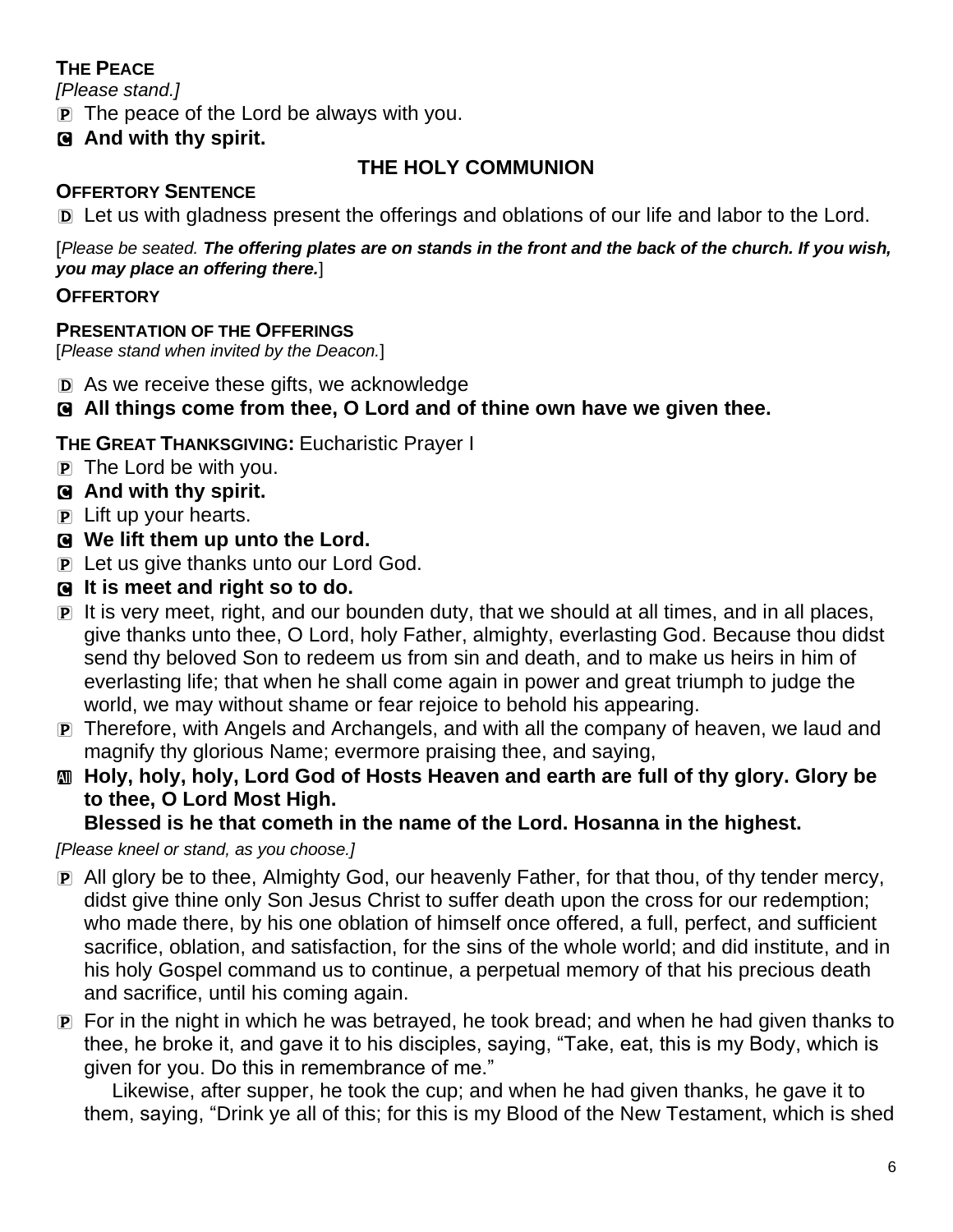for you, and for many, for the remission of sins. Do this, as oft as ye shall drink it, in remembrance of me."

- P Wherefore, O Lord and heavenly Father, according to the institution of thy dearly beloved Son our Savior Jesus Christ, we, thy humble servants, do celebrate and make here before thy divine Majesty, with these thy holy gifts, which we now offer unto thee, the memorial thy Son hath commanded us to make; having in remembrance his blessed passion and precious death, his mighty resurrection and glorious ascension; rendering unto thee most hearty thanks for the innumerable benefits procured unto us by the same. And we most humbly beseech thee, O merciful Father, to hear us; and, of thy almighty goodness, vouchsafe to bless and sanctify, with thy Word and Holy Spirit, these thy gifts and creatures of bread and wine; that we, receiving them according to thy Son our Savior Jesus Christ's holy institution, in remembrance of his death and passion, may be partakers of his most blessed Body and Blood.
- a **And we earnestly desire thy fatherly goodness mercifully to accept this our sacrifice of praise and thanksgiving; most humbly beseeching thee to grant that, by the merits and death of thy Son Jesus Christ, and through faith in his blood, we, and all thy whole Church, may obtain remission of our sins, and all other benefits of his passion. And here we offer and present unto thee, O Lord, our selves, our souls and bodies, to be a reasonable, holy, and living sacrifice unto thee; humbly beseeching thee that we, and all others who shall be partakers of this Holy Communion, may worthily receive the most precious Body and Blood of thy Son Jesus Christ, be filled with thy grace and heavenly benediction, and made one body with him, that he may dwell in us, and we in him. And although we are unworthy, through our manifold sins, to offer unto thee any sacrifice, yet we beseech thee to accept this our bounden duty and service, not weighing our merits, but pardoning our offenses, through Jesus Christ our Lord;**
- P By whom, and with whom, in the unity of the Holy Ghost, all honor and glory be unto thee, O Father Almighty, world without end.
- **M** AMEN.

## **THE LORD'S PRAYER**

- P And now, as our Savior Christ hath taught us, we are bold to say,
- $\text{M}$  **Our Father, who art in heaven, hallowed be thy Name, thy kingdom come, thy will be done, on earth as it is in heaven. Give us this day our daily bread. And forgive us our trespasses, as we forgive those who trespass against us. And lead us not into temptation, but deliver us from evil. For thine is the kingdom, and the power, and the glory, for ever and ever. Amen.**

#### **BREAKING OF THE BREAD**

- P The bread we break makes us one in Christ.
- C **Be known to us, Lord Jesus, in the breaking of the bread.**
- P The Gifts of God for the People of God. Take them in remembrance that Christ die for you, and feed on him in your hearts by faith, with thanksgiving.